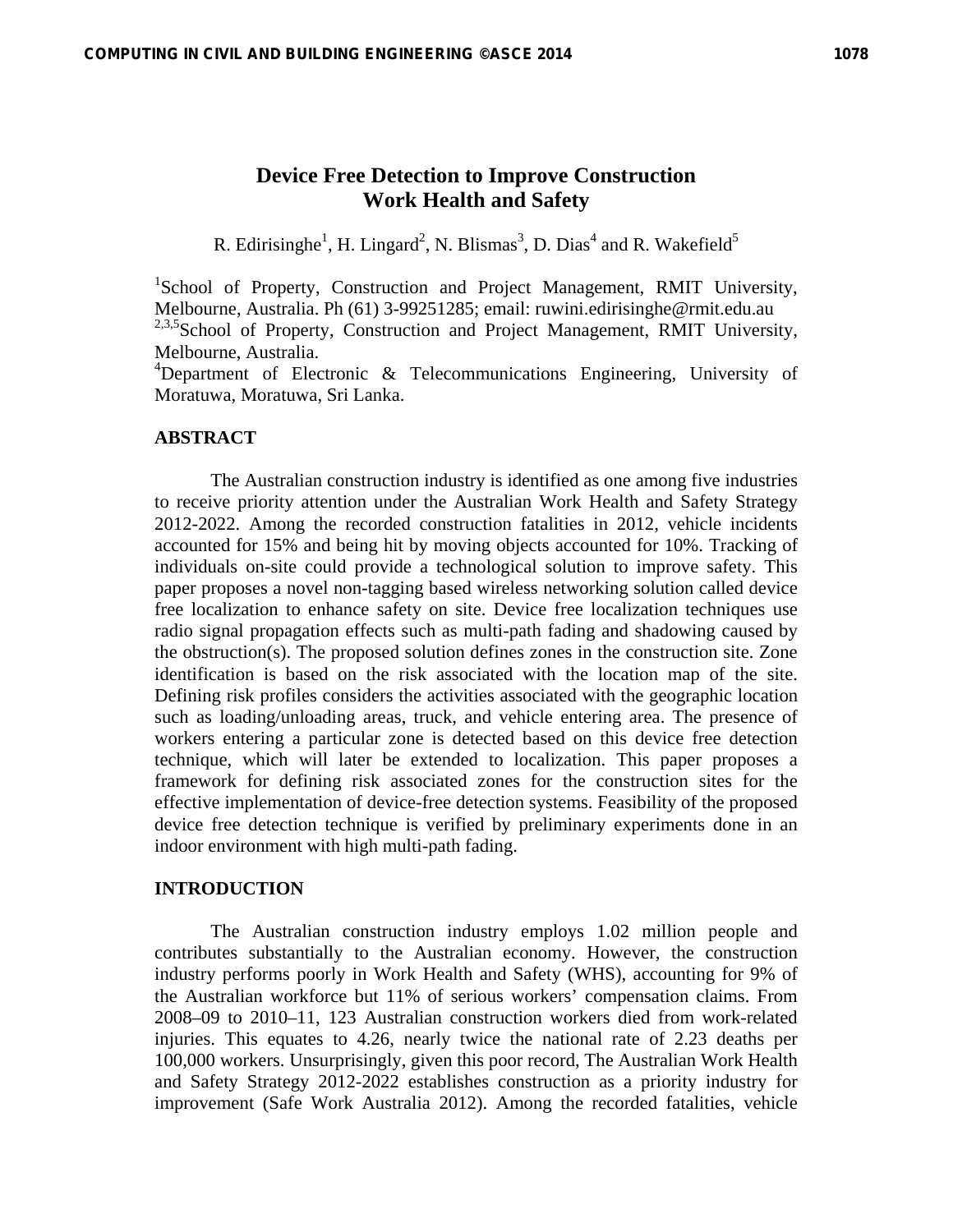This paper proposes a novel approach of providing a framework of risk zones on site together with a non-tagging based wireless monitoring mechanism. Most of the wireless positioning techniques are hindered by the problem of multipath propagation which is present in both indoor and outdoor environments. In a multipath environment, the received signal is subject to frequent fluctuations due to movements of vehicles, people and vegetation. The following section discusses the mechanism used to detect construction workers on site. The proposed mechanism uses Line of Sight (LOS) obstruction detection of radio signals by mitigating multipath components of the signal. A parameter which is a representative of the LOS component of the Received Signal Strength (RSS) can be extracted by removing the RSS fluctuations due to multipath propagation. Variations in the LOS parameter so derived, are used to detect the presence of humans on site. The 'Proposed Framework' section discusses on-site zone identification based on the activities associated with each zone. The subsequent section presents the experiment conducted in an indoor environment where significant multipath fading is present. The feasibility of using the proposed technique to detect unauthorized access to risk zones is demonstrated through this experiment.

# **DEVICE FREE LOCALIZATION**

Device Free Localization (DFL) (Patwari 2010) is an emerging research area. In device free localization, moving objects can be detected and/or located without having a device/ tag attached to it or sensing devices in the environment. Some DFL applications are based on sensor networks which probe the radio signals in the environment and are referred to as "RF sensor networks" (Patwari 2010). Arguably, this type of sensing is also referred to as "sensorless sensing"(Woyach et al. 2006) in the literature due to the fact that radio is not generally considered to be a typical sensor. Nevertheless, the DFL paradigm plays a crucial role in wireless networking, which is particularly advantageous in non-invasive tracking applications where tagging a target object is impractical/non-applicable. These applications are also referred to as transceiver-free (Zhang et al. 2007, Zhang and Ni 2009) tracking. Sensing Radio Frequency (RF) energy is also superior to light, infrared, thermal energy or millimeter waves due to its ability to penetrate non-metal walls and smoke (Patwari 2010) when attempting to infer intruder movements.

Various radio channel measurements that can be used in DFL applications including Ultra-Wide Band (UWB), narrow band and Received Signal Strength Indicator (RSSI) (Patwari 2010). Even though RSSI is only a magnitude measurement; it is a readily available and cost-efficient approach over the other technological options.

The magnitude of the RSS will fluctuate due to the objects obstructing the path of a propagating RF signal as well as reflecting objects in the vicinity. Rappaport (2002) discusses these effects in detail. The reflection effect is caused when the signal partially bounces off an object. The refraction effect is caused when the signal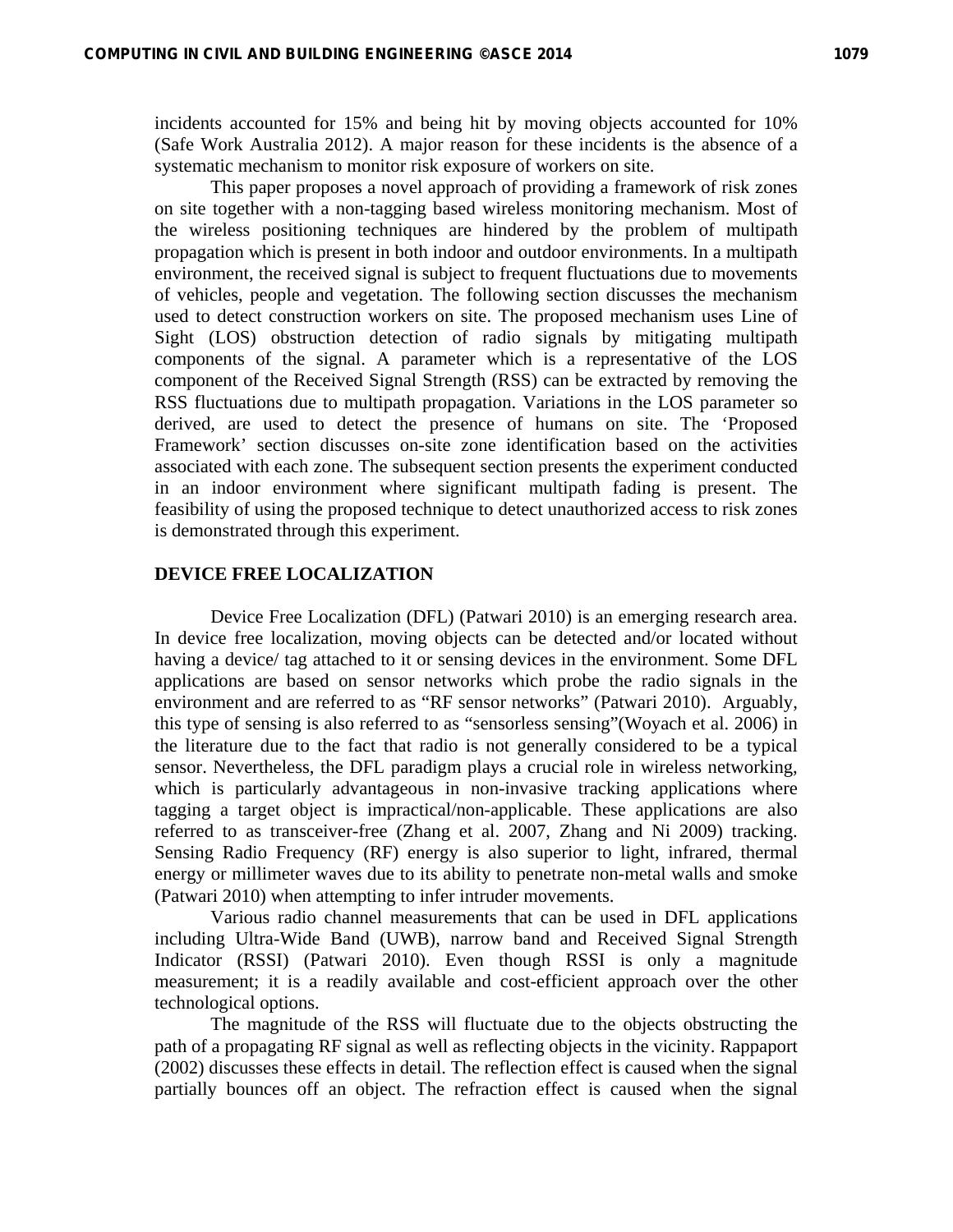direction changes moving from one medium to another. When the signal passes through an object, absorption of the signal takes place. Diffraction is the effect which is caused when the waves spread around an object/obstacle. Scattering occurs when the wave bounces off in multiple directions and polarization is caused when the orientation of the oscillation of the waves can change upon interaction (Rappaport 2002). In addition, if the LOS of the signal is blocked by an object, it causes a sharp decrease in signal strength: shadowing (Wilson and Patwari 2010).

Another effect of signal propagation, which can be a useful source of information for detecting and locating obstructions, is multi-path fading. The original signal can arrive via multiple directions due to the effects such as scattering, diffraction and refraction with surrounding objects. The power of the received signal strength is the sum of destructive or construction multi-path components. Multi-path fading was quantified and experimented in DFL as a variance of RSSI (Wilson 2011) and an absolute value of differences (Zhang et al. 2007).

More recently, RF measurements were used in a number of device free applications including locating people in buildings (Wilson and Patwari 2010), tracking motion behind walls and image the movement (Wilson 2011), tracking a moving target (Zhang et al. 2011), real-time tracking system with a relatively high accuracy (Zhang et al. 2011).

Once the RF radio channel measurements are available, a number of algorithms were used in device free localization in the literature including fingerprint based methods (Viani et al. 2008), adaptive machine learning (Zhang and Ni 2009), radio tomographic imaging and statistical modeling (Wilson and Patwari 2010). In recent studies (Chandrasekara et al. 2011, Edirisinghe et al. 2013), a quantitative measure of LOS obstruction was derived for a single RF link comparing the probability density function of RSSI under normal conditions and a real-time histogram.

**RF Finger Printing based LOS Detection.**For the focus of this study we use an RF fingerprint based method. An RF fingerprint is a set of parameters which is representative of the RF environment at a specific location. Most of the RF fingerprinting techniques are hindered by the problem of multi-path propagation. As discussed above, even though the transmitter and the receiver are kept fixed, in a multi-path environment, the received signal is subjected to frequent fluctuations due to reflections from various sources such as vehicles, people and vegetation. These effects are referred to as intrinsic motion, while the motion due to an obstruction under localization is referred to as extrinsic motion (Zhao 2011). Noise reduction for variance-based device free localization is proposed (Zhao 2011) where the noise is caused by the intrinsic motion and the variance of intrinsic motion is called the intrinsic signal.

The most commonly used technique for removing RSSI fluctuations due to multi-path is simple time averaging. Fang et al.(2008) investigated a novel approach for extracting a robust signal feature from RSSI measurements in indoor wireless LAN environments. The dynamic multi-path behavior, which can be modeled by a convolution operation in the time domain, is transformed into an additive random variable in the logarithmic spectrum domain. Thus, the convolution process becomes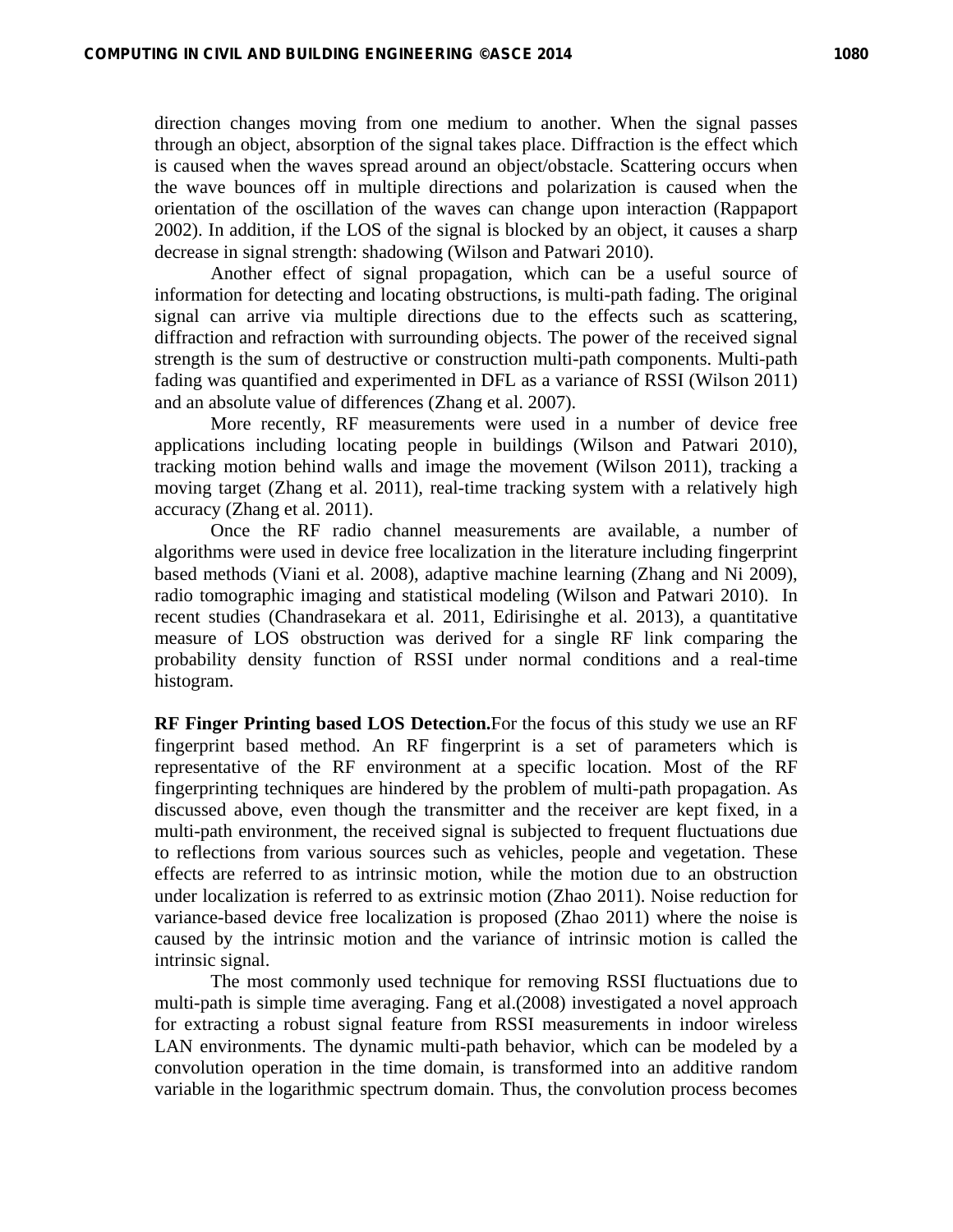a linear and separable operation which can then be effectively removed (Fang et al. 2008). Such RSSI is referred to as LSA\_RSS and it composes of the robust feature extracted from RSSI measurements by eliminating the variations due to multi-path. The following section discusses the LSA\_RSS technique.

**Log Spectrum Averaging (LSA).** Let us consider a sensor network of *M* devices comprises the core of the system. Each sensor keeps a fingerprint of the environment, which is a vector consisting of RSS values from each of the other hearable sensors. The RSS vector of the i<sup>th</sup> sensor node may be expressed as:

$$
S_t = [r_{t,1}r_{t,2} \dots r_{t,(t-1)}r_{t,(t+1)}, \dots r_{t,M}]
$$
 (1)  
Let  $y^m(n)$  represent the measured RSS at time instant *n* from the  $m^{\text{th}}$  node,  $x^m(n)$   
represents the decayed LOS signal in free space,  $y^m(n)$  represents the communication  
noise. The time varying multipath is captured by  $h^m(n)$  representing the channel  
attention for each delayed signal.

Let *L* be the number of delayed paths so that the measured signal from the  $m<sup>th</sup>$  node is given by,

$$
y^{m}(n) = \sum_{l=0}^{L} h^{m}(l) [x^{m}(n-l) + v^{m}(n-l)]
$$
  
1 < m < M, 0 < l < L-1, 0 < n < N-1 (2)

*M* is the number of nodes and *N* is the number of RSS measurement samples observed.

$$
y^{m}(n) = x^{m}(n) \otimes h^{m}(n) + v^{m}(n) \otimes h^{m}(n)
$$
\n(3)

where ⊗ denotes the convolution operation.

Mitigating RSS fluctuations due to multipath effects is done by transforming the RSS in to the log frequency domain using the following steps:

$$
R_{\mathcal{Y}}^{m}(k) = \frac{1}{(N-k)} \sum_{n=0}^{N-1} y^{m}(n) \cdot y^{m}(n+k) \tag{4}
$$

Where  $0 < k < K-1$  and k is the index of autocorrelation function and K is the length of the processing window.

Using above definition we can show that

 $R_{\mathcal{X}}^{m}(k) = R_{\mathcal{X}}^{m}(k) \otimes h^{m}(k) \otimes h^{m}(-k) + R_{\mathcal{Y}}^{m}(k) \otimes h^{m}(k) \otimes h^{m}(-k)$  (5)  $R_w^m(k)$ ,  $R_w^m(k)$  and  $R_w^m(k)$  represent autocorrelation sequences for measured RSS, LOS signal and communication noise. Taking the discrete Fourier Transform,

$$
S_{\mathcal{Y}}^{m}(f) = [S_{\kappa}^{m}(f) + S_{\kappa}^{m}(f)], |H^{m}(f)|^{2}
$$
\n(6)

 $\mathcal{S}_{\mathcal{C}}^m(f)$ ,  $\mathcal{S}_{\mathcal{R}}^m(f)$  and  $\mathcal{S}_{\mathcal{C}}^m(f)$  represent power spectra for measured RSS, LOS signal and communication noise respectively. The frequency index is *f* with *F* being the length of the power spectrum. Here  $0 < f < F-1$  and  $1 < m < M$ , M is the total number of nodes in the mesh. Taking the logarithm of both sides of (6) we get the *log-spectrum* of  $y^m(n)$  as,

$$
log S_y^m(f) = log[S_x^m(f) + S_y^m(f)] + 2 log|H^m(f)|
$$
 (7)

The multipath component has been converted to an additive random variable, whose effect can be removed by averaging. Thus, the quantity  $LSA_RSS^m$  for a given point is defined as,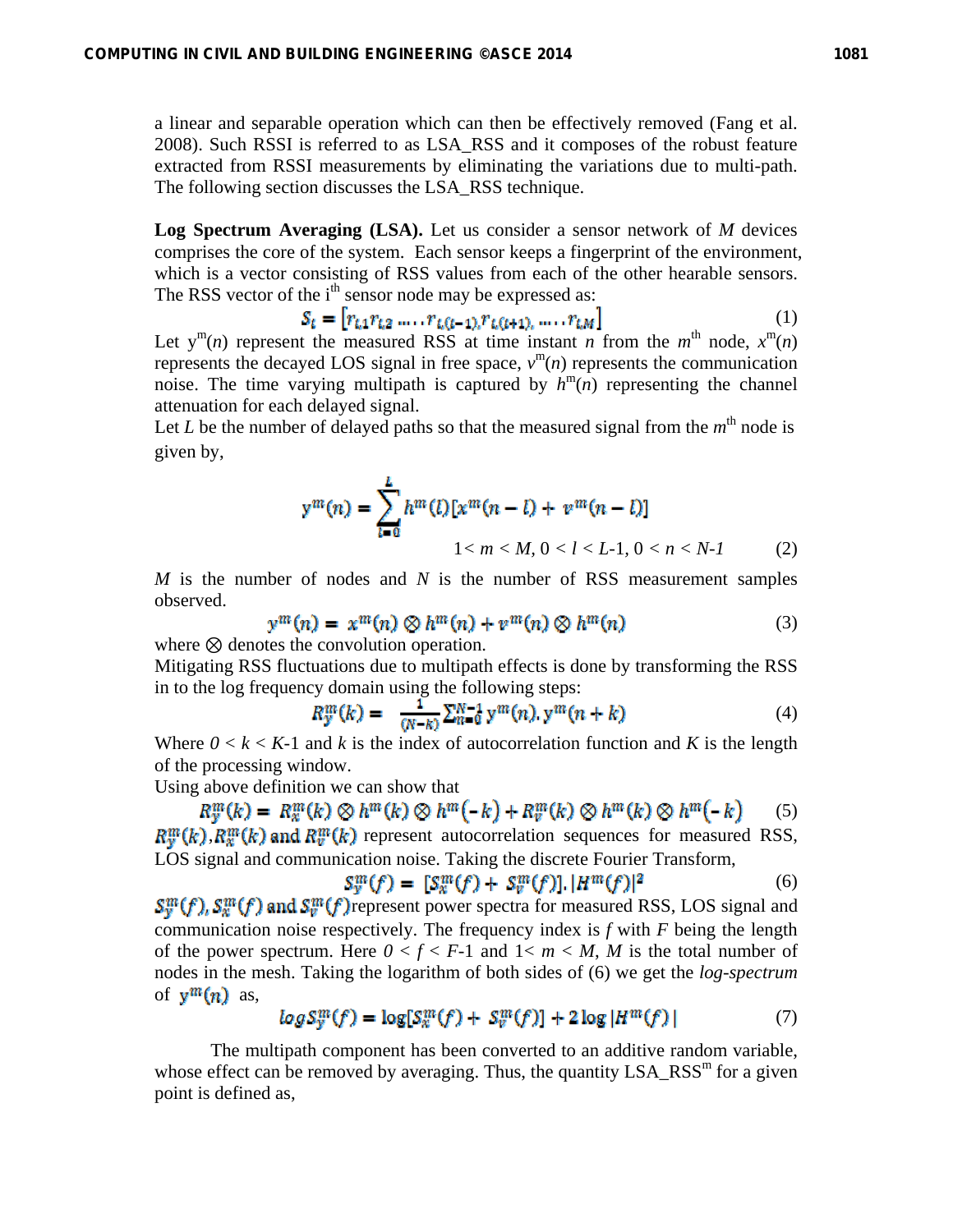$$
\text{LSA\_RSS}^{\text{m}} = \frac{1}{\text{F}} \cdot \sum_{f=0}^{\text{F}-1} \log S_{\mathcal{Y}}^{\text{m}}(f) \tag{8}
$$

This is the robust feature extracted from RSS measurements by eliminating the variations due to multipath. Comparatively, the time-averaged RSS measurement from the  $m<sup>th</sup>$  node is expressed as:

$$
TA\_RSS^m = \frac{1}{N} \cdot \sum_{n=0}^{N-1} y^m(n) \tag{9}
$$

Previous work reported in detecting elephants (Edirisinghe et al. 2013) and people (Chandrasekara et al. 2011) applied the LSA\_RSS technique to mitigate fluctuations in outdoor environments, and showed that it was successful. We investigate the application of this technique as well as time averaging of RSSI to an indoor environment in the study reported in this paper. We investigate the improvement in robustness achieved by (8) compared to (9) in the 'Feasibility Study' section below.

#### **PROPOSED FRAMEWORK**

California Construction Academy identifies a list of top 16 construction hazards (2013). Hazard Risk Control Reference Source and Guide (Griffith University 2013) provides a model of hazard-cause-control measures for construction industry. Notably, this model proposes to have traditional control measures such as "use of safety signs" and "Sign and fence to prevent access" for some hazards. The device free detection we propose is a novel technological solution over the traditional control measures.

The framework we propose for identifying risk zones within the construction site is based on the construction hazards and activities (can be con-current and overlapping) within the zone. Based on the hazards the risk profiles are associated to the geographical areas/zones in the site. The presence of unauthorized/ risk exposure access to the zone by workers is detected based on device free detection technique proposed above. Figure 1 illustrated the proposed framework.

Activities within the zone include and are not limited to working below elevated work surfaces, suspended loads, material storage, work under lifting loads, moving materials, heavy construction equipment in operation, vehicle traffic, zone characteristics leading to unsafe working conditions including open holes, trenches, or stakes, excavation and trenching, using temporary platforms such as scaffolds, etc. Potential hazards include falls, electrocution/electrical, caught-in and struck-by as a consequences such as unsafe scaffolds, overloaded vehicle and forklifts, unsafe electrical equipment & connections, unsafe cantilever loading platforms, falling objects, overloaded/unstable/unsafe mobile equipment and unsafe access/egress, etc.



**Figure 1. Framework to define Risk-Profile on Zones.**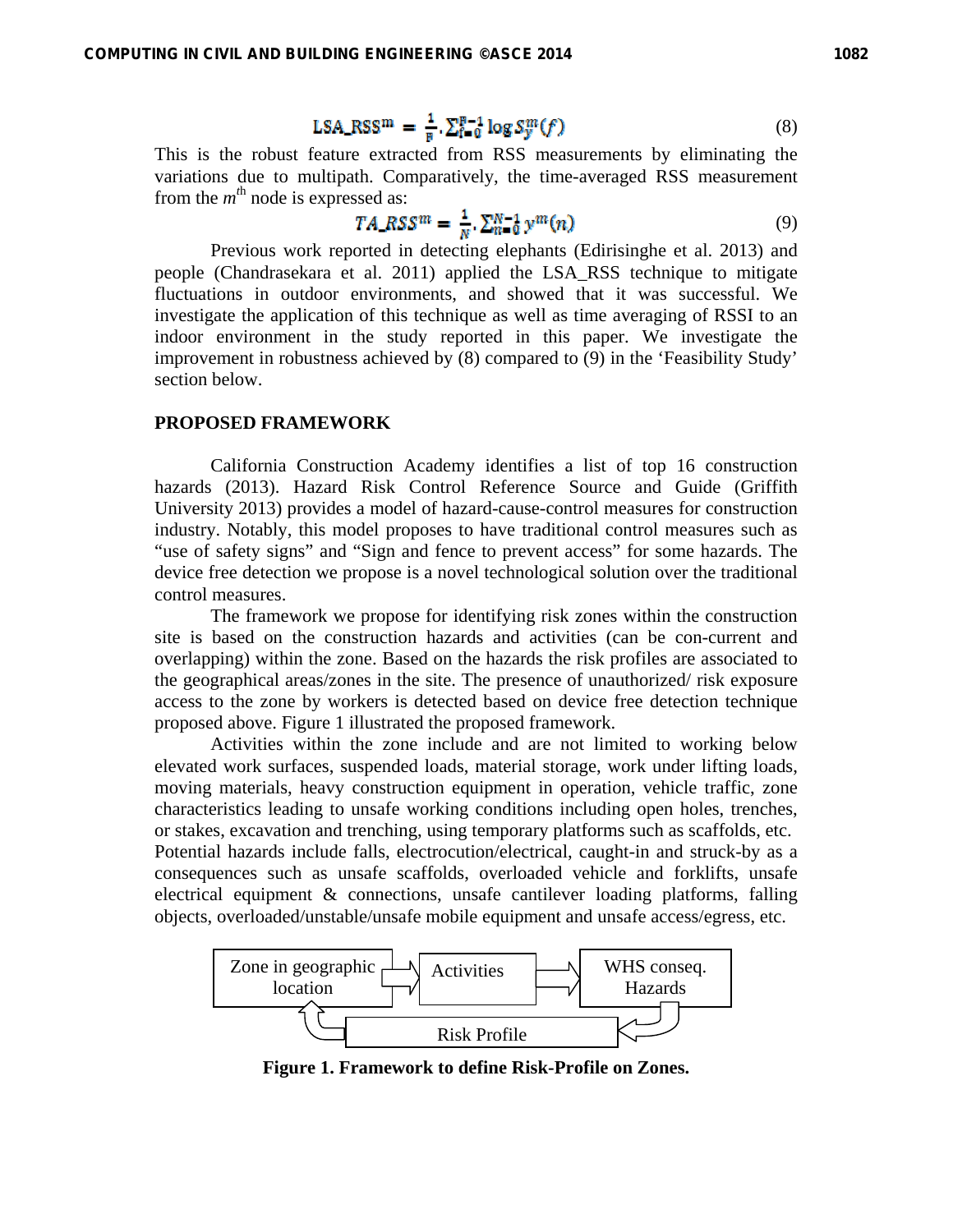In the proposed framework the risk zones are categorized based on hazards/activities and consequences. i.e. colors of safety be used for zones. The proposed risk profiles of zones are as follows.

**Danger** - Deadly hazards/ high risk consequences of the unsafe/unstable activity (Including deadly hazards such as falls, electrocution/electrical, caught-in and struck-by)

e.g. exclusion zone when the mobile plant in operation (Teizer et al. 2010)

• Warning – Moderate risk hazards that might cause possible accidents. The consequences of the activities are moderate.(Including moderate risk hazards such as lifting and body straining)

e.g. materials handed by workers in a storage zone (Cheng et al. 2013)

- Caution Low risk hazards such as noise. e.g. zone in which noisy equipment in operation
- Safety No risk associated

e.g. administration office or travel (Cheng et al. 2013) path for workers

This framework enables visualizing construction WHS hazard dynamics in a geographic map.

# **FEAIBILITY STUDY**

The ability to use the LOS obstruction based device free detection technique to detect humans in an indoor environment is experimented in a detached residence located on a main street where multipath effect is significantly high due to moving vehicles. Figure 2 shows the results for a set of measurements taken. The LSA\_RSS was calculated using Equation (8) by segmenting the measurement data into nonoverlapping windows (Segmented LSA\_RSS) as well as using a moving window (Moving LSA\_RSS). The time averaging computation in Equation (9) was done for a simple moving window (Moving TA\_RSS) for the comparison.



**Figure 2. RSSI measurements, TA\_RSS and LSA\_RSS.**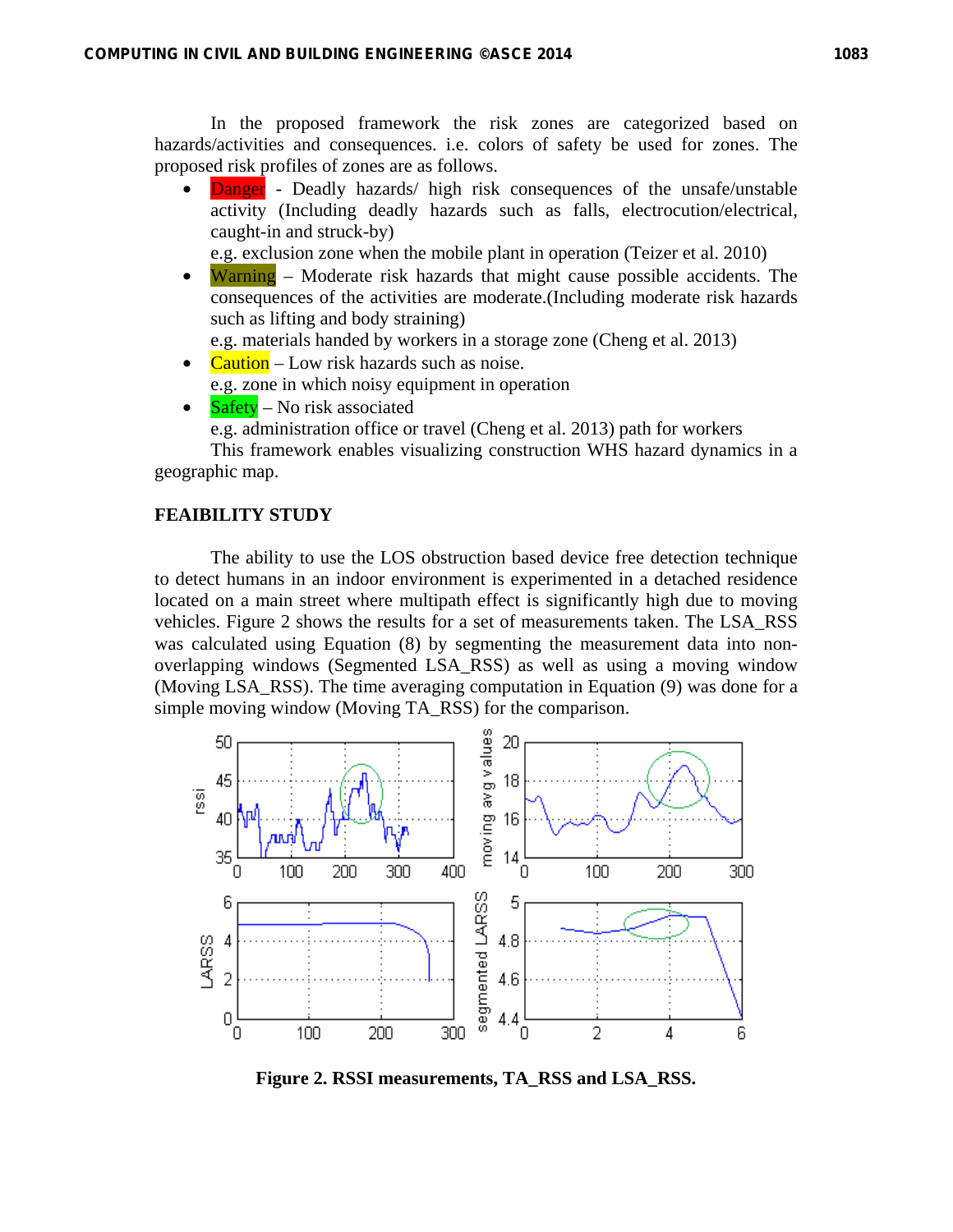In Figure 2 sharp fluctuations (green circle) in RSSI were noted to be LOS obstructions caused by the movement of a human. The smaller-scale fluctuations are due to multi-path propagation.

Qualitative evaluation of the Model for RSSI variation in a multi-path channel shows that the fluctuations are reduced considerably in the LSA\_RSS technique compared to TA\_RSS. It is also seen that in LSA\_RSS, fluctuations due to obstructions are retained while those due to multi-path propagation are smoothed. The preliminary experiment results verify the ability of the LSA\_RSS technique to detect humans in an indoor environment where high multipath fading is presence.

# **CONCLUSION**

This paper proposes a framework that enables defining risk-profile for zones in a construction site and a mechanism to detect the presence of construction workers on high risk zones. The device free detection technique mitigates multi-path effect in highly dynamic construction sites in order to detect/locate workers.

The work reported in this paper is the first phase of an ongoing work for a risk exposure monitoring and detection system for workers on a site. The preliminary experiments verify the feasibility of using the device free detection technique in an indoor environment which has high multipath fading. Further experiments will be conducted to test the ability to detect vehicles, humans and construction work simultaneously in the same experimental set up on a construction site. The ability to set thresholds to detect each object and to differentiate the smaller–scale multipath fluctuations for a more robust system will be investigated. The proposed risk-profile framework is further to be verified at a nominated construction site for the project.

The construction site has a mix of both indoor and outdoor environments depending on the construction phase. The next stage is to conduct the experiments at varying phases of the construction project life-cycle to cover both indoor and outdoor environments at the nominated site. Sensitivity and accuracy of the proposed method in highly dynamic construction site with the presence of multipath fading will be investigated. Future work also includes the investigation of monitoring and alerting application characteristics such as false alarms and misses.

#### **REFERENCES**

- California Construction Academy. (2013). "ToolBox Tuesday: Top 16 Construction Site Hazards." from http://constructionacademy.org/toolbox-tuesday-top-16 construction-site-hazards/.
- Chandrasekara, R., L. Wijesinghe, P. Siriwardena, J. Sampath, R. Edirisinghe and D. Dias (2011). Sensing Line-of-Sight Obstructions in a Multipath Radio Environment. 17th ERU Annual Research Symposium 2011. Univerity of Moratuwa, Moratuwa, Sri Lanka**:** 1-4.
- Cheng, T., J. Teizer, C. M. Giovanni and U. C. Gatti (2013). "Automated task-level activity analysis through fusion of real time location sensors and worker's thoracic posture data." Automation in Construction 29 (2013) 24–39 **29**: 24- 39.